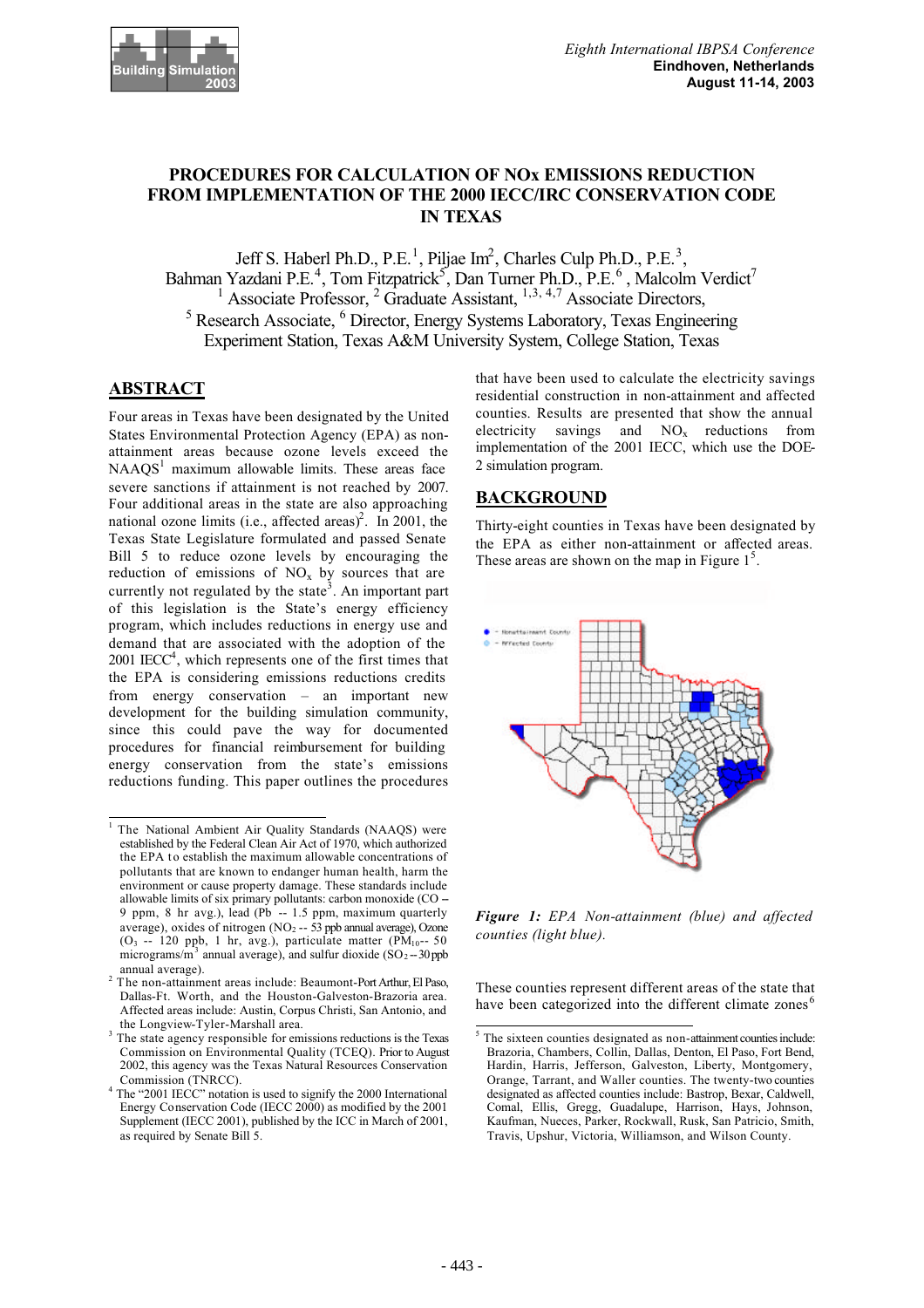contained in Chapter 3 of the 2001 IECC as shown in Figure 2. Also shown on Figure 2 are the locations of the various weather data sources, including the seventeen Typical Meteorological Year (TMY2) (NREL 1995), and four Weather Year for Energy Calculations (WYEC2) (Stoffel 1995) weather stations, as well as the forty-nine National Weather Service weather stations, (NWS) (NOAA 1993). To no surprise, these thirty-eight counties represent some of the most populated counties in the state, and contained 13.9 million residents in 1999, which represents 69.5% of the state's 20.0 million total population (U.S. Census



*Figure 2: Available NWS, TMY2 and WYEC2 weather files compared to the 2000 IECC weather zones for Texas.*



*Figure 3: 1999 Residential building permits by county (Source: RECenter 2002).* 

1999). Three of these counties (i.e., Harris, Dallas, and Tarrant), are non-attainment counties. The fourth county, Bexar county, is classified as an affected county. These four counties contain 8.0 million residents, or 40.0% of the state's total population.

In Figure 3 the 1999 residential building permit is shown where the most activity occurred in Harris county (25,862 units), followed by significantly less construction in the five counties in the 10,000 to 15,000 unit range, including Dallas, Travis, Bexar, Collin and Tarrant counties. These six counties represented 88,833 housing starts, or 71% of the total 125,100 residential building permits in the 38 counties classified as nonattainment or affected by the EPA. Also of interest in Figure 3 is the significant number of new multi-family units in the counties with the largest number of building permits<sup>7</sup>. In the six largest counties (i.e., Harris, Dallas, Travis, Bexar, Collin and Tarrant) there were 34,038 new multi-family units, or 38% of the 88,833 housing starts in these counties.



*Figure 4: Overall general flowchart for calculation of emission reductions from implementation of IECC/IRC 2001 in non-attainment and affected counties.*

These climate zones include Zone 5 or Zone 6 (i.e., 2,000 to 2,999  $HDD_{65}$ ) for the Dallas-Ft. Worth and El Paso areas, and climate Zones 3 and 4 (i.e.,  $1,000$  to  $1,999$  HDD<sub>65</sub>) for the Houston-Galveston-Beaumont-Port Author-Brazoria area.

<sup>7</sup> This is indicated by the upper portion of each bar in Figure 3.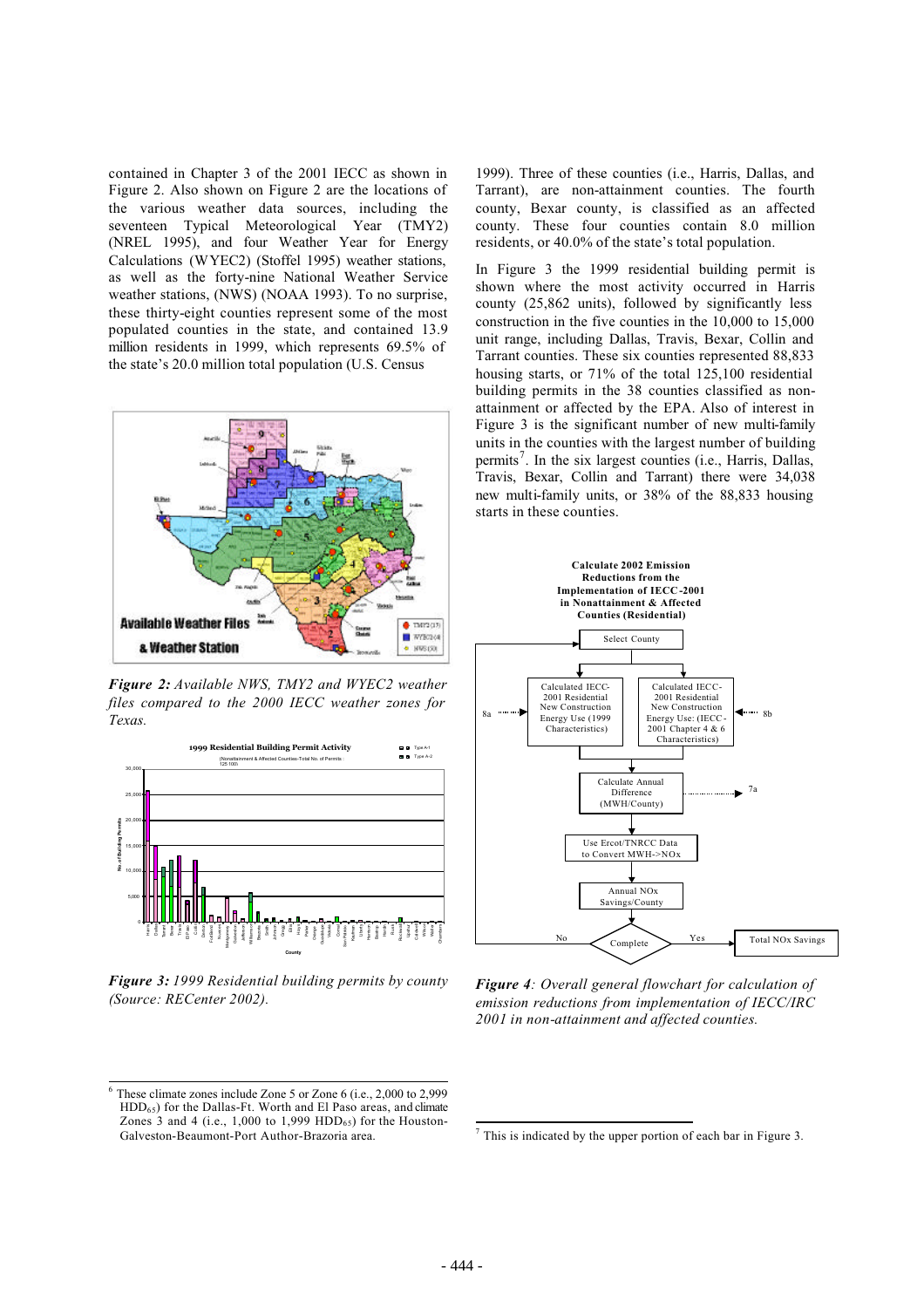| For Single Family  |                   |                                   |                                     |                                            |                                 |                                             |                                         |              |                                    |                                                     |                         |                                             |          |                                                |               |                                |
|--------------------|-------------------|-----------------------------------|-------------------------------------|--------------------------------------------|---------------------------------|---------------------------------------------|-----------------------------------------|--------------|------------------------------------|-----------------------------------------------------|-------------------------|---------------------------------------------|----------|------------------------------------------------|---------------|--------------------------------|
|                    | County            |                                   |                                     |                                            |                                 | 1995                                        | IECC.                                   |              |                                    |                                                     | Savings                 | <b>Total Savings</b>                        |          |                                                | Total Savings |                                |
|                    |                   | Power Control<br>Ams <sup>1</sup> | <b>Climate</b><br>Zuna <sup>2</sup> | No, af<br>projecte<br>d units <sup>1</sup> | Floor Area<br>(FO) <sup>4</sup> | Average<br>Emergy Use<br>(KWh) <sup>5</sup> | 2001<br>Energy<br>Use<br><b>OCWIN'S</b> | Peak<br>Date | 1999 Peak<br>DaviNWIt/Ho.<br>uself | <b>IECC Peak</b><br>Day(KWN)<br>Housei <sup>*</sup> | <b>Business</b><br>aww? | <b>MWI6</b><br>1999-IECC w/<br>20% T&D Loss | NO  MANH | Tons/Yoar <sup>12</sup> Tons/Day <sup>11</sup> |               | Peak<br>Tons/Day <sup>54</sup> |
|                    | Dastrop           | ERCOT                             |                                     | 145                                        | 2.426                           | 16:545                                      | 13,310                                  | 31-Jul       | 77.90                              | 59.50                                               | 3.235                   | 656.77                                      | 2.68     | 0.7623                                         | 0.0021        | 0.0335                         |
|                    | Bezar             | San Antonio<br>Pablic Service Ed  |                                     | 7.168                                      | 2426                            | 16.681                                      | 13,332                                  | 26-Aug       | 71.48                              | 55.66                                               | 3.349                   | 28.606.76                                   | 3.24     | 46,6689                                        | 0.1279        | 0.1837                         |
|                    | Caldwell          | ERCOT                             |                                     | 101                                        | 2,426                           | 16,546                                      | 13,310                                  | $31 - hd$    | 77.96                              | 59.56                                               | 3,235                   | 302.DB                                      | 2.69     | 0.5274                                         | 0.0014        | 0.0025                         |
|                    | Comat             | ERCOT                             |                                     | 1.111<br>4                                 | 2.426                           | 16,681                                      | 13.332                                  | $28 - 400$   | 71.48                              | 55.66                                               | 3.349                   | 4.464.89                                    | 2.69     | 6.0063                                         | 0.0165        | 0.0236                         |
|                    | Ellis             | <b>DU</b>                         |                                     | 5<br>649                                   | 2426                            | 15.455                                      | 12.448                                  | 29-33        | 82.47                              | 51.45                                               | 3.017                   | 2.349.64                                    | 334      | 39739                                          | 0.0108        | 0.0228                         |
|                    | Gregg             | SWEPCO                            |                                     | 194<br>$\overline{5}$                      | 2548                            | 13.135                                      | 11.258                                  | 22-33        | 65.34                              | 52.74                                               | 11,RB1                  | 437.90                                      | 2.58     | 0.5870                                         | 0.0016        | 0.0033                         |
|                    | Guadalupe         | ERCOT                             |                                     | 479<br>л                                   | 2435                            | 16,681                                      | 13,332                                  | 28.Aug       | 71.48                              | 55.66                                               | 3,349                   | 1,920.99                                    | 2.69     | 2.5837                                         | 0.0071        | 0.0102                         |
|                    | Harrison          | SWEPCO                            |                                     | 33<br>6                                    | 2,540                           | 13,138                                      | 11.250                                  | 22-33        | 65.34                              | 52.74                                               | 1.001                   | 74.49                                       | 2.60     | 0.0993                                         | 0.0003        | 0.0006                         |
| Affected<br>County | Hays              | ERCOT                             |                                     | 737<br>61                                  | 2.426                           | 16.662                                      | 13,160                                  | 31-Jul       | 78.53                              | 58.25                                               | 3,502                   | 5,097.17                                    | 2.88     | 4.1657                                         | 0.0114        | 0.0184                         |
|                    | <b>Johnson</b>    | DU                                |                                     | 629                                        | 2436                            | 15.49                                       | 12,448                                  | 29 Jul       | 82.47                              | 81.45                                               | 3,017                   | 2277.23                                     | 3.34     | 38030                                          | 0.0104        | 0.0221                         |
|                    | Kaufman           | <b>DU</b>                         |                                     | 218<br>ŭ.                                  | 2.426                           | 15,726                                      | 12.419                                  | 19-Aug       | 78.10                              | 68.40                                               | 3,308                   | <b>BBA B6</b>                               | 3.34     | 1.4483                                         | 0.0040        | 0.0072                         |
|                    | Nueces            | CRI                               |                                     | B41<br>3                                   | 2548                            | 14,354                                      | 12.851                                  | 18-Aug       | 63.46                              | 56.11                                               | 1,703                   | 1,718.87                                    | 2.68     | 2.3030                                         | 0.0083        | 0.0083                         |
|                    | Parker            | DO                                |                                     | 302<br>6Ī                                  | 2,426                           | 15,725                                      | 12,419                                  | 19-Aug       | 78.1D                              | 58.40                                               | 3,306                   | 1,198.09                                    | 3.34     | 2.0008                                         | 0.0055        | 0.0099                         |
|                    | Rockwall          | DU                                |                                     | 6<br>1,111                                 | 2426                            | 15,725                                      | 12.419                                  | 19-Aug       | 7B.1D                              | 58.40                                               | 3,305                   | 4.407.56                                    | 3.34     | 7.3605                                         | 0.0202        | 0.0366                         |
|                    | <b>Flush</b>      | <b>SWEPCO</b>                     |                                     | 51<br>17                                   | 塞                               | V3.139                                      | 11.253                                  | $22 - 34$    | 65.34                              | 前97                                                 | 1,886                   | 38.47                                       | 2.68     | 0.0616                                         | 0.0001        | 0.0003                         |
|                    | San Patricio      | CRI                               |                                     | 218<br>31                                  | 548                             | 4.368                                       | 12.661                                  | <b>IBLUG</b> | 63.46                              | 第11                                                 | $+703$                  | 445.50                                      | 2.68     | 0.5877                                         | 0.0016        | 0.0021                         |
|                    | Smith             | <b>DO</b>                         |                                     | ङ<br>465                                   | 648                             | 13,139                                      | 計源                                      |              | 65.34                              | 量37                                                 | 1,686                   | 1,052.39                                    | 3.34     | 1.7575                                         | 0.0049        | 0.0096                         |
|                    | Travis            | Assin Crieray                     |                                     | 5,922<br>ő.                                | 植物                              | <b>ICART</b>                                | 13.00                                   | 31-38        | 78.80                              | 露の                                                  | 3,502                   | 24,006.61                                   | 1.44     | 17.9184                                        | 0.0491        | 0.0791                         |
|                    | Upshur            | SWEPCO                            |                                     | 17                                         | 3646                            | 13986                                       | 11.250                                  | 置いま          | 66.34                              | 12.74                                               | 1,681                   | 38.37                                       | 2.68     | 0.0614                                         | 0.0001        | 0.0003                         |
|                    | Victoria          | CRI.                              |                                     | 156                                        | 2.54R                           | 1392                                        | 12.261                                  | DE Soci      | 67.26                              | 80.21                                               | 1.67                    | 513.00                                      | 2.68     | 0.4196                                         | 0.0011        | 0.0015                         |
|                    | Williamson        | <b>DU</b>                         |                                     | 51<br>4.111                                | 2.426                           | 16.662                                      | 13.109                                  | $31 - h$     | 78.B3                              | 68.38                                               | 3.502                   | 17:278.07                                   | 2.68     | 23.1586                                        | 0.0634        | 0.1032                         |
|                    | Wibern            | ERCOT                             |                                     | 16                                         | 2.426                           | 16,691                                      | 13.332                                  | 28-Aug       | 71.48                              | 55.66                                               | 3,349                   | 64.30                                       | 2.69     | 0.0865                                         | 0.0002        | 0.0003                         |
|                    | Brazoria          | <b>Reliant Energy</b><br>HL & P   |                                     | 2,008                                      | 2548                            | 13,740                                      | 11,859                                  | 29-33        | 66.52                              | 55,568                                              | 1,881                   | 450.45                                      | 1.88     | 4.2605                                         | 0.0117        | 0.0307                         |
|                    | Chambers          | E68                               |                                     | 318                                        | 2548                            | 12.913                                      | 11.297                                  | $1 -$ Seg    | 58.02                              | 49.96                                               | 1,616                   | 61E.E7                                      | 2.68     | 0.8766                                         | 0.0023        | 0.0139                         |
|                    | Collin            | <b>DU</b>                         |                                     | 9.639<br>5                                 | 2.426                           | 16,726                                      | 12.419                                  | 19. Aug      | 78.10                              | 59.40                                               | 3,306                   | 38,239.64                                   | 3.34     | 63.9605                                        | 8.1760        | 0.3172                         |
|                    | <b>Dallas</b>     | <b>DO</b>                         |                                     | 5<br><b>B.595</b>                          | 2.426                           | 16.455                                      | 12.449                                  | 29-33        | 82.47                              | 61.45                                               | 3,017                   | 31, 117, 34                                 | 3.34     | 61.9660                                        | 0.1424        | 0.3017                         |
|                    | Denton            | DO                                |                                     | 5,333<br>n                                 | 2420                            | 16,725                                      | 12,419                                  | 19-Aug       | 78.10                              | 58.40                                               | 3,305                   | 21, 178.91                                  | 3.34     | 35.3854                                        | 0.0969        | 0.1767                         |
|                    |                   | EL PASO                           |                                     |                                            |                                 |                                             |                                         |              |                                    |                                                     |                         |                                             |          |                                                |               |                                |
|                    | El Paso           | Electric Campany<br>Rebard Energy |                                     | 3,098                                      | 2.426                           | 16.096                                      | 12,684                                  | 12-30        | 76.74                              | 56.62                                               | 3,401                   | 12,643.56                                   | 2.68     | 16.94B7                                        | 0.0464        | 0.0839                         |
| Nonatiain.         | Fort Bend         | <b>HL &amp; P</b>                 |                                     | 1,049                                      | 2:548                           | 13,099                                      | 11,497                                  | 29-Jul       | 61.75                              | \$1.80                                              | 1,626                   | 2,048.81                                    | 1.88     | 1,9240                                         | 0.0053        | 0.0099                         |
| <b>MOM</b>         | Galveston         | Reliant Energy<br>HL & P          |                                     | 2,338                                      | 2548                            | 13,740                                      | 11 859                                  | 29-3.6       | 66.52                              | 55,568                                              | DB1                     | 5,277.33                                    | 1.88     | 4.9607                                         | 0.0136        | 0.0241                         |
| County             | Hardin            | EBS                               |                                     | 19                                         | 2548                            | 12.913                                      | 11:297                                  | $1-$ Sec     | 59.07                              | 49.95                                               | 1,616                   | 36.B4                                       | 250      | 0.0494                                         | 0.0001        | 0.0002                         |
|                    |                   | <b>Reliant Energy</b>             |                                     |                                            |                                 |                                             |                                         |              |                                    |                                                     |                         |                                             |          |                                                |               |                                |
|                    | <b>Harris</b>     | HL & P                            |                                     | 19,183                                     | 2,540                           | 13,093                                      | 11,457                                  | 29-30        | 61.75                              | 51.00                                               | 1,020                   | 37,429.67                                   | 1.00     | 35.1541                                        | 0.0964        | 0.1795                         |
|                    | <b>Jeffenson</b>  | EGS                               |                                     | 610                                        | 2548                            | 12.91                                       | 11.297                                  | $1-560$      | 69.02                              | 49.96                                               | 1.616                   | 1,162.91                                    | 2.68     | 1585                                           | 0.0043        | 0.0074                         |
|                    | Liberty           | EGS                               |                                     | 213                                        | 2546                            | 12.91                                       | 11.297                                  | $1-560$      | 颈顶                                 | 49.96                                               | 1,616                   | 413.05                                      | 268      | 0.5637                                         | 0.0015        | 0.0036                         |
|                    | <b>Montgemery</b> | EGS                               |                                     | (103)                                      | 2.548                           | 13:029                                      | 11,657                                  | 29-Jul       | 61.76                              | 51.80                                               | 1:836                   | 7.867.34                                    | 2.68     | 10.5480                                        | 0.0289        | 0.0638                         |
|                    | Orange            | EGS                               |                                     | 172<br>s                                   | 2:548                           | 12.913                                      | 11.297                                  | $1 -$ Sieg   | 59.02                              | 49.96                                               | 1,618                   | 333.54                                      | 2.68     | 0.4471                                         | 0.0012        | 0.0021                         |
|                    | Tarrant           | <b>DU</b><br>Reliant Energy       |                                     | 5<br>10,368                                | 2.426                           | 15,465                                      | 12,448                                  | 29-Jul       | 82.47                              | 61.45                                               | 3.017                   | 37,500.10                                   | 3.34     | 62.6252                                        | 0.1716        | 0.3636                         |
|                    | Waller<br>TOTAL   | HL & P                            |                                     | <b>Z</b>                                   | 2548                            | 13,093                                      | 11.467                                  | 29.33        | 61.75                              | 51.80                                               | 2.047                   | 54.04                                       | 1.88     | 0.0509                                         | 0.0001        | 0.0002                         |
|                    |                   |                                   |                                     |                                            |                                 |                                             |                                         |              |                                    |                                                     | 2.617                   | 397, 198, 23                                |          | 117 4793                                       | 1.1436        | 70977                          |

**Notes:**

1. The Power Control Area is classified from Texas Electric Retail Service Area Map published by the Texas Public Utilities Commission.

2. The climate zones are from the IECC 2000 Chapter 3 3. No. of Projected Units: The data from Real Estate Center of TAMU and U.S. Census.

4. Floor Area: From NAHB Survey Data<br>5,6. 1999 & IECC 2000 Energy use: From the DOE-2 simulation (BEPS report).<br>7,8. Peak day electricity use (kWh/Day): From the DOE-2 ps-f report and the corresponding hourly report of DOE peak day use from hourly report for that day). 9. Savings per house: 1999 average energy use - IECC 2000 energy use

10.Total Savings: Savings per house x No. of Projected Unit 11. lb-NOx/MWH: From the June 2002 TNRCC published values (EGRID). The average lb-NOx/MWH of Texas is 2.68 12.Tons/year: (Total Savings x lb-NOx/MWH)/2000

13.Tons/day: (Tons/year)/365

14. Peak Tons/day: (((1999 peak day use-IECC peak day use)/2000) x No. of Projected Unit x lb-NOx/MWH)/2000<br>15. TMY2: Classified from the map of available weather files & weather station<br>16. Division (East and West Texas):

*Table 1: 2002 NOx emissions reductions from implementation of the 2000 IECC to single-family residences in nonattainment and affected counties.*

## **METHODOLOGY**

The TCEQ is currently working with the EPA, through the Senate Bill 5 Legislation to obtain emissions reduction credits for reductions in electricity use and peak summertime electric demand that are attributable to the adoption of the International Energy Conservation Code (IECC 2001) in non-attainment and affected counties. In order for the TCEQ to accomplish this county-wide reductions in electricity use must be calculated by the Energy Systems Laboratory and presented to

the TCEQ in a suitable format for calculating emissions reductions using the EPA's

Emissions and Generation Resource Integrated Database  $(E\text{-GRID})^8$ . The methodology to accomplish this for residential buildings is presented in Figure 4, additional detailed information can be found in Haberl et al. (2002a, 2002b, 2003). This methodology is composed of

<sup>8</sup> E-GRID, Ver. 2, is the EPA's Emissions and Generation Resource Integrated Database . This publicly available database can be found at www.epa.gov/airmarkets/egrid/.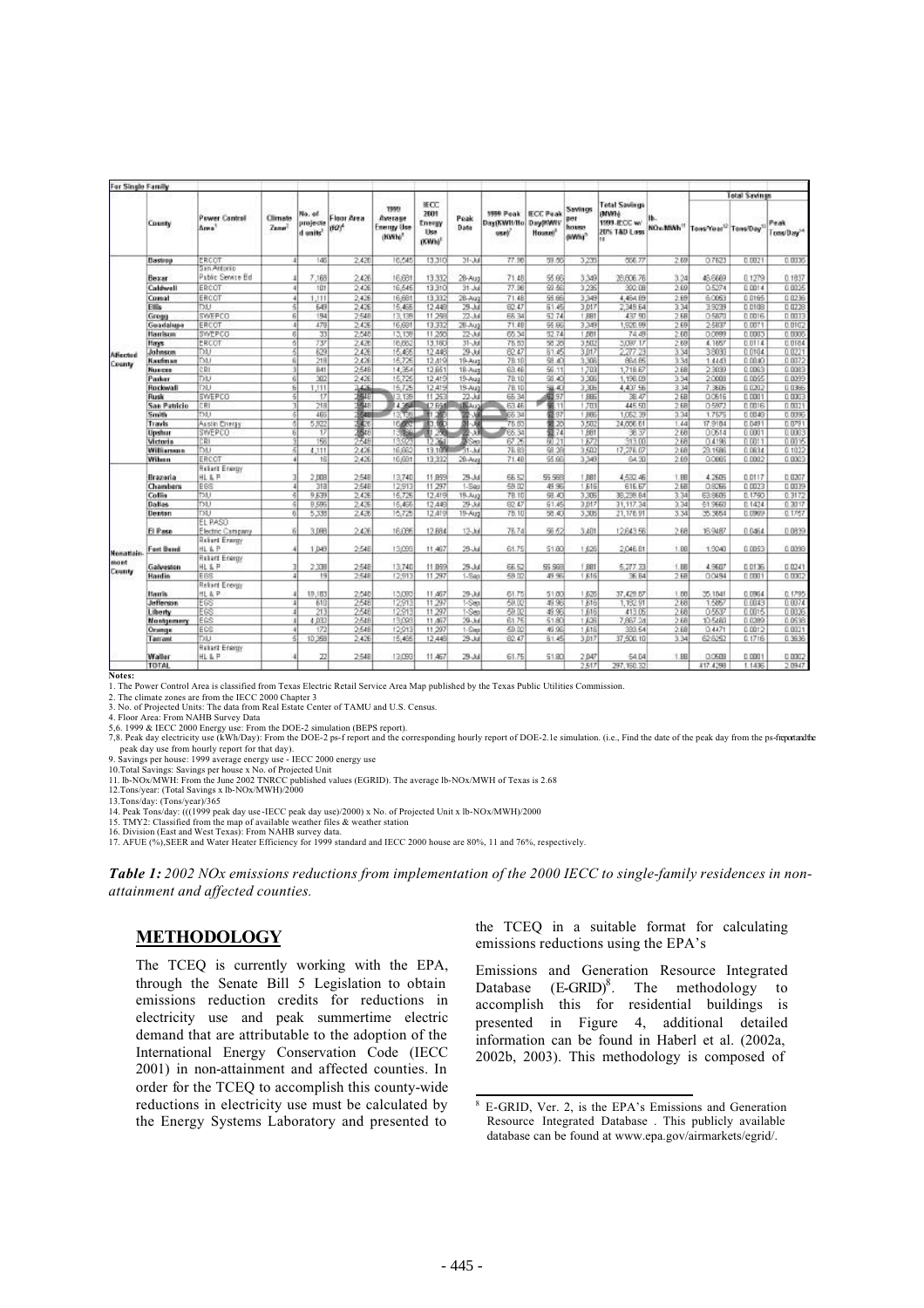several procedures that calculate and verify savings using different sources of information.

These procedures include:

- 1. The calculation of electricity savings and peak day electricity use reductions from the implementation of the IECC 2001 in new residences in non-attainment and affected counties as compared against 1999 housing characteristics using calibrated simulation.
- 2. A cross-check of the calculated energy use against the published average energy use found in the USDOE's Residential Energy Characteristics Survey<sup>9</sup> (RECS 1999) and other data sources.
- 3. A cross-check of energy savings using monthly utility billing data from a sample of houses analyzed with the Princeton Scorekeeping Method (PRISM) (Fels 1986; Fels et al. 1995),
- 4. A cross-check of construction data using on-site visits.



*Figure 5: Architectural rendering of the prototypical 2000 IECC single-family residence (Upper: 1,000 ft*<sup>2</sup>, Lower: 5,000 *ft*<sup>2)</sup>.

#### **Calculation of NOx Emissions Reductions**

For each county, 1999 and 2002 residential housing characteristics were ascertained, then using simulation, these characteristics are entered into a code-traceable DOE-2 simulation to calculate the annual energy use of two averagesized residences, one representing the house with the average 1999 characteristics, and one representing the appropriate characteristics from the 2001 IECC. For each county the 1999 singlefamily residential housing characteristics were obtained from the annual builder's survey performed by the National Association of Home Builders (NAHB  $2002$ )<sup>10</sup>. The average 1999 airconditioner efficiencies (i.e., SEER 11) were obtained from ARI (2002) statewide sales. Average furnace efficiencies and domestic water heater efficiencies were assumed to meet the Federal Standards of 80% and 76%, respectively. The 2001 IECC code-compliant housing characteristics were then determined for a house with an equivalent floor area and an equivalent window-to-wall area<sup> $11$ </sup>. In this analysis, it was assumed that all houses have air conditioning, and natural gas heating and DHW, which represents the most common single-family house according to the 1999 NAHB survey. All other characteristics in the simulation were carefully chosen to match the requirements of Chapter 4 of the 2001  $IECC<sup>12</sup>$ . To accommodate

<sup>&</sup>lt;sup>9</sup> The energy use reported by RECS represents the total energy use, which would include electricity use and natural gas use.

 $10$  The NAHB characteristics divided the state into east (E), and west (W) divisions: window-to-wall area E=15.28%, W=20.6%, glazing U-value E=1.11, W=0.87, SHGC E=0.66, W=0.71, roof R-value E=27.01, W=26.75, wall R-value E=13.99, W=14.18.

 $E=13.99$ , W $E=14.18$ . zone for each county and the window-to-wall area that corresponded to the NAHB survey data. For more information see the Texas Builder's Prescriptive Compliance Form located at "eslsb5.tamu.edu". The code-traceable simulation can be viewed at "eslsb5ec.tamu.edu". For example, in Harris County, the IECC-compliant house has 15.28% window-towall area,  $0.75$  glazing U-value, SHGC =  $0.40$ , roof R-value of 27.08 (i.e., the same as the NAHB house), wall R-value of 13.99, SEER = 10, AFUE = 0.80, and DHW = 0.76. Additional information about these characteristics can be found in Haberl et al. (2003). 12 The standard house is a one story square house facing west

with an uninsulated slab on grade foundation. Interior walls are 8 feet in height. There are no exterior shading devices, moveable windows shades or adjacent buildings or shade trees. A garage is attached on the north side of the house, and the house has two exterior doors (front and back). The solar absorptance is assumed to be 0.55 for the exterior walls and 0.50 for the roof. The window frames are aluminum  $w/o$ thermal break, no dividers. The edge of glass U-factor is not included in the calculation. The roof is flat with no penalty for duct loss. The heating and cooling equipment are automatically sized by the DOE-2.1e, Version 119 simulation. The thermostat is programmable with customized settings according to IECC 2001 with 68F for heating and 78F for cooling and 5F setback for 6 hours. Water heating is natural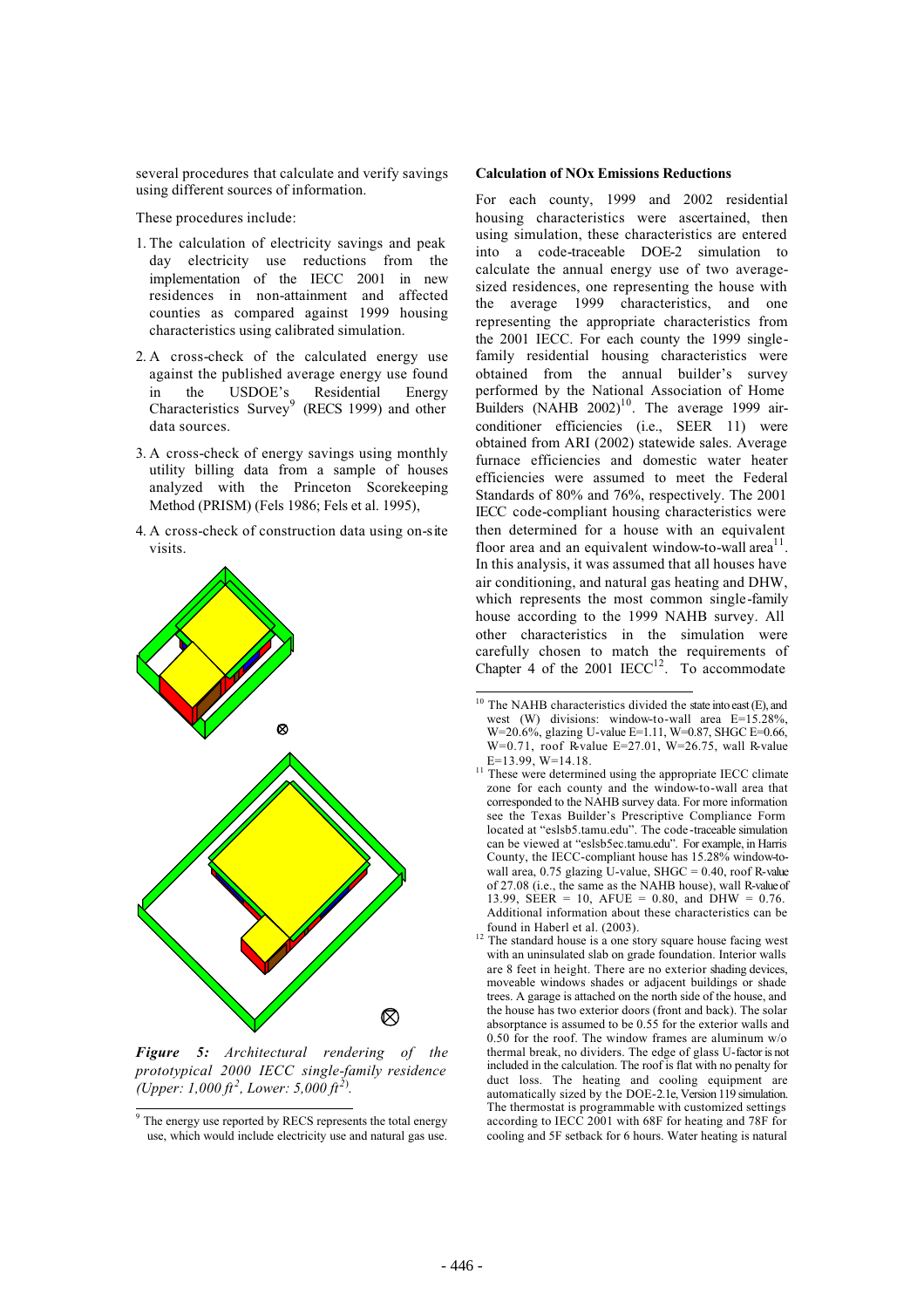the simulation of varying floor areas, a scaleable simulation file was created as shown in Figure 5, which shows a 1,000  $\text{ft}^2$  house in the upper portion of the figure and a  $5,000$  ft<sup>2</sup> house in the lower portion of the figure<sup>13</sup>.

The procedure for linking the county-wide electricity reductions calculated with the DOE-2 simulations to the EPA's E-GRID program (E-GRID 2002) are shown in Figure 6, additional details can be found in Haberl et al. (2003). In this procedure, the code-traceable DOE-2 simulation is used to calculate the annual electricity savings (kWh/yr) and peak-day electricity savings (kWh/day) from the implementation of the 2001 IECC for all houses built in a county. The utility supplier for each county is then assigned according to data published by the Texas Public Utilities



*Figure 6: Overall general flowchart for calculation of emission reductions from implementation of IECC/IRC 2001 in nonattainment and affected counties.*

Commission (TPUC 2003). For each utility supplier E-GRID then calculates, on average, which utility plant supplied electricity including which counties those plants were located in, and the associated  $NO_x$ ,  $SO_2$ ,  $CO_2$  and mercury emissions. The emissions from the different power plants in each county are then totaled to give the county-wide emissions.

### **Results: 2002 Emissions Reductions From the Implementation of the 2001 IECC to Single-Family Residential**

Calculated NOx emissions reductions from the implementation of 2001 IECC to single-family residences in 2002 can be seen in Table 1 and Figure 7. Each row in Table 1 represents an affected or non-attainment county, and contains information by column about the Power Control Area<sup>14</sup>, the designated 2001 IECC Climate zone<sup>15</sup>, the number of projected housing units  $16$ , the simulated 1999 electricity use for an average house, the simulated electricity use of a house that is compliant with the 2001 IECC, the peak date of the electricity use on the TMY2 file used for the simulation, the daily electricity use on the peak day for the 1999 house and the 2001 IECC codecompliant house, the annual kWh savings for an average house, the total county-wide electricity savings for all houses built in the county, the PCAaverage NOx/MWh emissions factor assigned to the primary utility supplier for each county, and the NOx savings for each year (tons/year and tons/peak-day). Electricity savings from the 2001 IECC code implementation average 11% to 20% of the annual electricity use, and of importance to ozone-plagued cities, a 11% to 23% reduction in peak daily electricity use<sup>17</sup>, which equates to about 2 tons of NOx/peak-day for single-family residential. Figure 7 shows the geographic distribution of the calculated electricity savings (upper map, MWh/day), and E-GRID calculated emissions reductions (lower map, peak tons-NOx/day).

gas. Total daily consumption is given by: gal/day=  $(30xa)+(10xb)$ , where a = number of living units in the standard and proposed design,  $b =$  number of bedrooms in each living. Infiltration is calculated according to ASHRAE Standard 136. Equipment efficiency for the 1999 and 2001 IECC standard house assumed to be  $AFUE = 80\%$ ,  $SEER =$ 11, and the Water Heater Efficiency = 76% (i.e., According to the NAHB the existing housing stock already contained equipment in compliance with the 2001 IECC).

<sup>&</sup>lt;sup>13</sup> In this figure, rendered with the DrawBDL program (Huang 2002), two potential types of shading area shown, shading from the eaves of the house and shading from nearby structures (i.e., the fence-like structure surrounding the house). In the calculations performed for this study, the transmittance of these shades were set equal to unity (i.e., transparent).

<sup>&</sup>lt;sup>14</sup> The Power Control Area represents the primary utility supplier to a particular county, secondary and tertiary suppliers are not listed. Counties listed as ERCOT were counties that were not assigned to a Power Control Area.

<sup>&</sup>lt;sup>15</sup> The IECC climate zone shown include, climate zone 2 (500 – 999 HDD<sub>65F</sub>), zone 3 (1,000 – 1,499 HDD<sub>65F</sub>), zone 4 (1,500 – 1,999 HDD<sub>65F</sub>), zone 5 (2,000 – 2,499 HDD<sub>65F</sub>), and zone 6 (2.500 – 2.999 HDD<sub>65F</sub>).

<sup>&</sup>lt;sup>16</sup> The number of projected single-family housing units for 2002 was determined using a linear projection of the housing growth for the three previous years.

<sup>&</sup>lt;sup>17</sup> The majority of these savings appear to be related to the improved windows.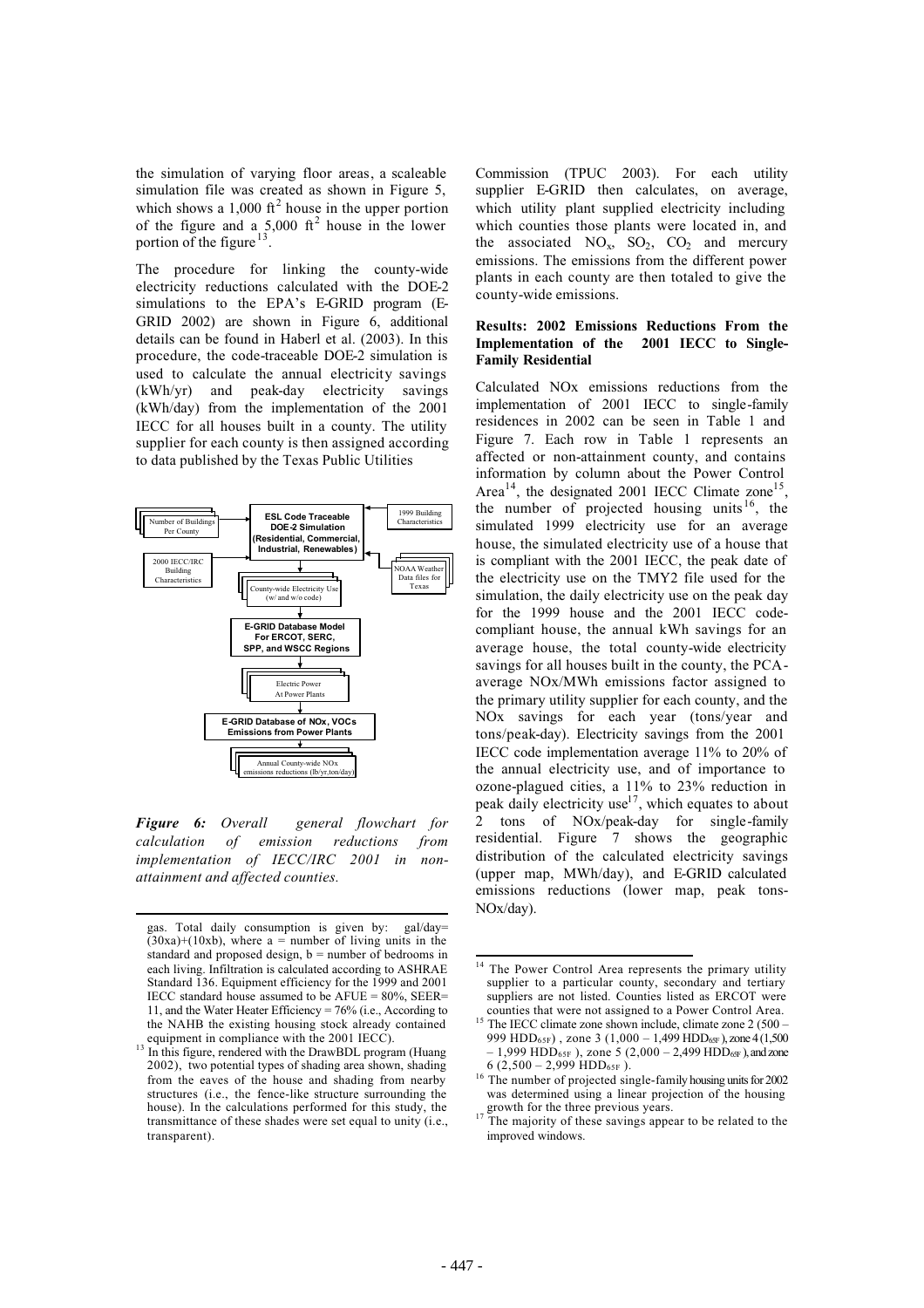Several features are worth noting in Figure 7. First, in the upper map, as expected, the counties that experience the largest reductions in electricity use correspond to the counties with the most construction. However, of importance to emissions reductions, the reductions of NOx reductions at the power plant occur in counties that may not be



*Figure 7: Distribution of annual electricity reductions (upper map) and the associated NOx reductions (lower map) from implementation of the 2000 IECC.*

experiencing the most construction. For example, in the Houston area, Ft. Bend county is calculated to have 0.23 tons NOx/peak-day reduction because of this county contains a very large power plant for the major utility that serves this region. However, Ft. Bend county has only modest construction growth. In contrast to this is the Dallas/Ft. Worth area contains two counties (i.e., Dallas and Tarrant) that contain power plants and significant new construction activity. Therefore, the combined DOE-2/E-GRID analysis provides the state's pollution decision makers with a new tool for deciphering not only where the pollution reductions are coming from but also where the electricity reductions are coming from – important information for rule-making legislators as well.

### **SUMMARY**

In 2001, the Texas State Legislature formulated and passed Senate Bill 5 to reduce ozone levels by encouraging the reduction of emissions of  $NO<sub>x</sub>$ . This paper has outlined the methodology that was developed to report the electricity savings associated with the adoption of the 2001 IECC in single-family residential construction in nonattainment and affected counties. These electricity savings were converted to  $NO<sub>x</sub>$  reductions using the EPA's E-GRID database, which contains a state-wide, utility grid conversion model. This methodology is composed of several procedures that calculate and verify savings using several different sources of information. These procedures include the calculation of electricity savings from the implementation of the IECC 2001 in new residences in non-attainment and affected counties using code-traceable DOE-2 simulation, and the EPA's EGRID database for assigning the reduced electricity use to power plants and the associated emissions reductions. Results were presented for application of the methodology to single-family residential construction in 2002. The results from the application of the methodology to the projected 2002 residential construction data have yielded valuable information for the state's environmental pollution control planners.

Future work includes the development of fuelneutral, multi-family and commercial codetraceable DOE-2 simulations and the development of procedures to feed the county-by-county, simulated hourly outputs of emissions reductions into the state's photochemical model for modeling the reductions during the 2000 episode day<sup>18</sup>.

# **ACKNOWLEDGEMENTS**

Funding for this work has been provided by the State of Texas, under Senate Bill 5. The authors would also like to acknowledge the significant contributions of Mr. Mushtaq Ahmad who provided assistance with the DOE-2 programming, Ms. Vivian Yu who provided assistance with programming, and Mr. Piljae Im, whose M.S.

<sup>&</sup>lt;sup>18</sup> Currently, the TCEQ is using the Comprehensive Air Quality Model with extensions (CAMx) model for simulating the photochemical reactions that produce ozone on the states nonattainment and affected counties (Nobel et al. 2001).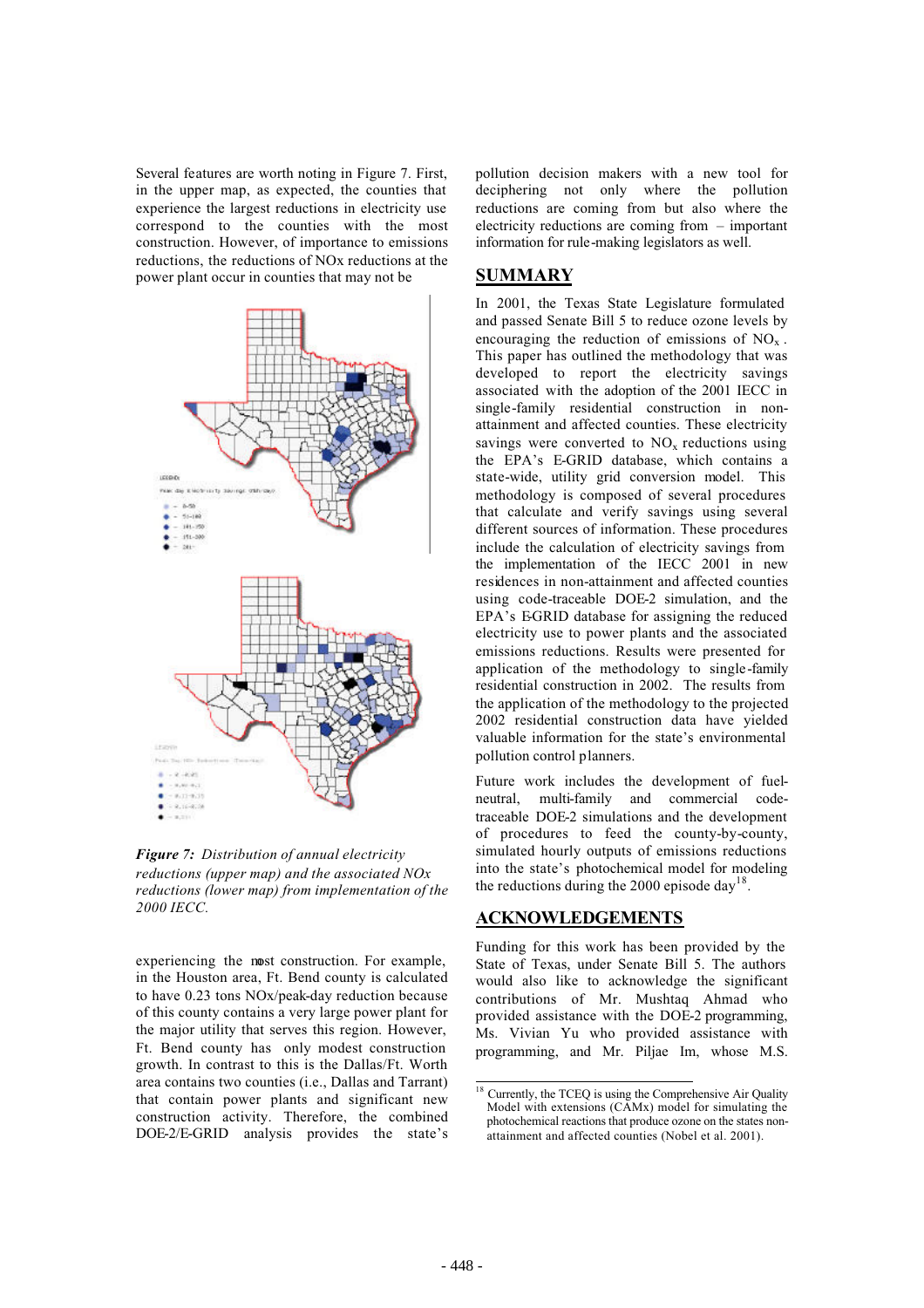Thesis contains a detailed description of the procedures outlined in this paper.

### **REFERENCES**

E-GRID 2002. U.S.E.P.A. Emissions and Generation Resource Integrated Database (Version 2). United States Environmental Protection<br>Agency, Washington, D.C., URL: Agency, Washington, D.C., URL: www.epa.gov/airmarkets/egrid/

ERCOT 2002. Electric Reliability Council of Texas, Presentation by Kenneth Donohoo at the Thirteenth Symposium on Improving Building Systems in Hot and Humid Climates, Texas A&M University, Houston, Texas, Senate Bill 5 Panel.

Fels, M. 1986. "PRISM: An Introduction", Energy and Buildings, Vol. 9, pp. 5-18.

Fels, M., Kissock, J.K., Marean, M. and Reynolds, C., 1995. "PRISM (Advanced Version 1.0) Users Guide", Center for Energy and Environmental Studies, Princeton University, Princeton, NJ, January.

F.W.Dodge 2002. McGraw-Hill Construction Information Group, 148 Princeton-Hightstown Rd., Hightstown, N.J. 08520, URL: fwdodge.construction.com.

IECC 2000. International Energy Conservation Code, International Code Congress, Falls Church, VA, Second printing, January 2001.

IECC 2001. 2001 Supplement to the International Codes, International Code Congress, Falls Church, VA, Second printing, March 2001.

Haberl, J., Culp, C., Yazdani, B., Fitzpatrick, T., Turner, D. 2002a. "Texas' Senate Bill 5 Legislation for Reducing Pollution in Non-Attainment and Affected areas: Procedures for Measuring Electricity Savings From The Adoption of the International Energy Conservation Code (IRC/IECC 2001) in New Residences", Proceedings of the Thirteenth Symposium on Improving Building Systems in Hot and Humid Climates, Texas A&M University, Houston, Texas, pp. 11 - 24, (May).

Haberl, J., Culp, C., Yazdani, B., Fitzpatrick, T., and Turner, D. 2002b. "Texas Senate Bill 5 Legislation for Reducing Pollution in Nonattainment and Affected Areas: Annual Report", submitted to the Texas Natural Resources Conservation Commission, Energy Systems Laboratory Report ESL-TR-02/07-01, Texas A&M University, 116 pages, (September).

Haberl, J., Im, P., Culp, C., Yazdani, B., Fitzpatrick, T., Verdict, M., Turner, D. 2003. "Procedure to Calculate NOx Reductions Using The Emissions and Generation Resource Integrated Database (E-GRID) Spreadsheet", Energy Systems Laboratory Draft Report No. ESL-TR-05/XX-XX, Texas A&M University (May).

Huang, J. 2002. DrawBDL, Ver. 2.02, Joe Huang and Associates, 6720 Potrero Ave., El Cerrito, CA, 94530-2248.

Im, P. 2002. Procedures for Measuring Energy Savings From the Adoption of The International Energy Conservation Code (IRC/IECC 2000) in New Residences. Master's Thesis, Department of Architecture, Texas A&M University, in preparation (March).

IRC 2000. International Residential Code for One and Two Family Dwellings, International Code Congress, Falls Church, VA, Second printing, January.

LBNL 1995. Residential Sector End-use Forecasting With EPRI REEPS 2.1: Summary Input Assumptions and Results, J. Koomey, R. Brown, R. Richey, F. Johnson, A. Sanstad, and L. Shown, Lawrence Berkeley National Laboratory Report No. LBL-34044-UC-1600, (December).

LBNL 2000. DOE-2.1e, ver. 107, Documentation Update Package #2, Simulation Research Group, Lawrence Berkeley National Laboratory, University of California at Berkeley, Berkeley, CA, (March).

NAHB 2002. Home Builder's Surveys, National Association of Home Builders, 1201 15<sup>th</sup> Street NW, Washington, D.C., 20005.

NOAA 1993. Automated Surface Observing System Guide for Pilots, National Oceanic and Atmospheric Administration, U.S. Department of Commerce, National Weather Service, (April).

Nobel, C., McDonald-Buller, E., Kimura, Y., and Allen, D. 2001. "Policy Analysis: Accounting for Spatial Variation of Ozone Productivity in NOx Emission Trading", Environmental Science and Technology, American Chemical Society, Vol. 35, No. 22, pp. 4397 – 4407.

NREL 1995. User's Manual for TMY2s (Typical Meteorological Years), NREL/SP-463-7668, National Renewable Energy Laboratory, (June).

RECS 1999. A Look at Residential Energy Consumption in 1997. U.S.D.O.E. Energy Information Agency Report No. DOE/EIA-0632(97), (November).